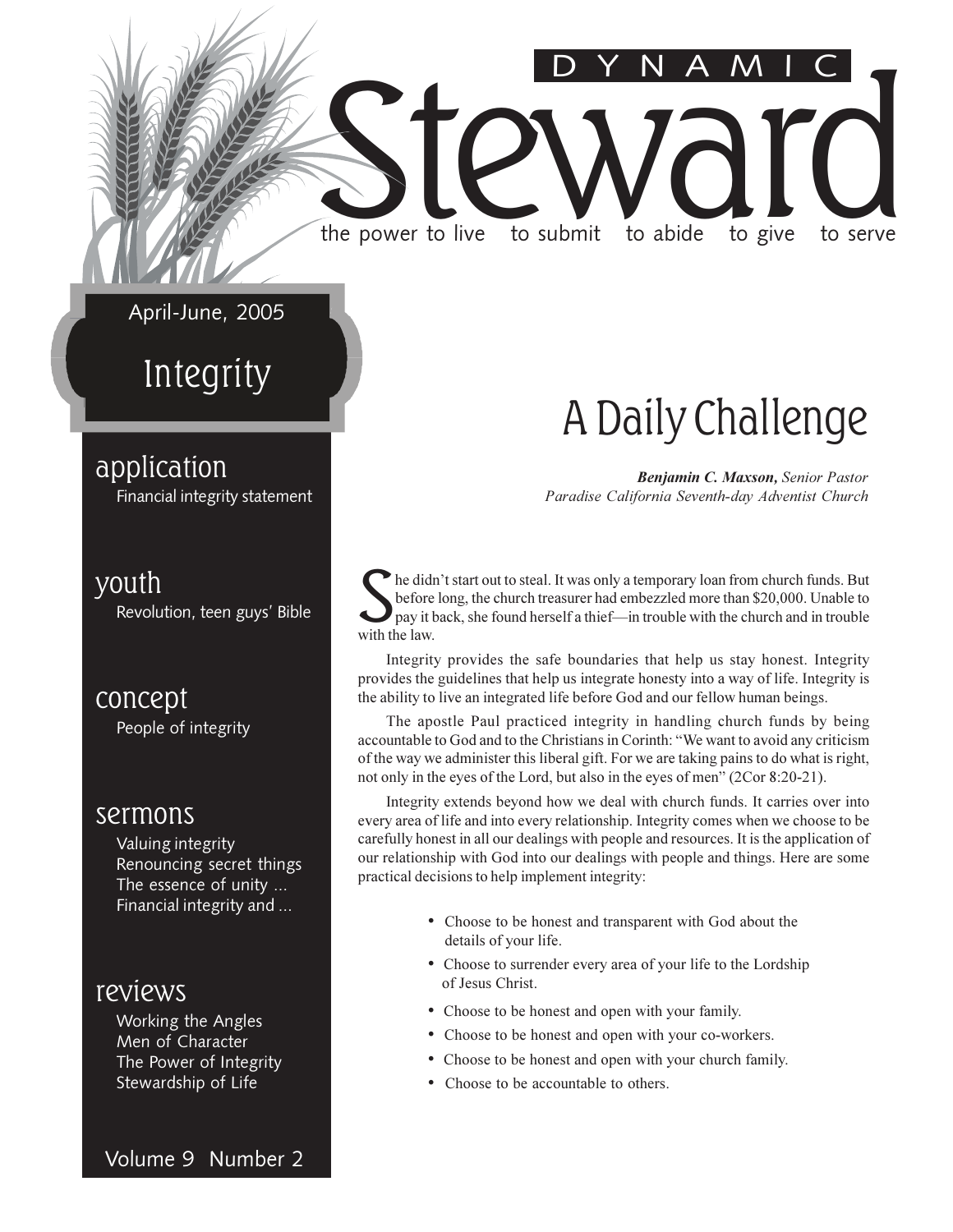# $\lceil$ application

### Statement of Personal Commitment, Financial Integrity & Transparency

This document on financial and personal integrity was approved by the 2002 Annual Council.

If you are an administrator or treasurer in the Church, we would suggest that you read and sign this statement as an affirmation of your personal commitment to financial integrity and transparency.

he role of leadership is critical for developing the confidence of church members in their Church and in strengthening their relationship with God. It is the responsibility of Church leadership to be transparent and credible in all its dealings.

The Apostle Paul provides a biblical example of this type of leadership: "And we are sending along with him the brother who is praised by all the churches for his service to the gospel. What is more, he was chosen by the churches to accompany us as we carry the offering, which we administer in order to honor the Lord himself and to show our eagerness to help. We want to avoid any criticism of the way we administer this liberal gift. For we are taking pains to do what is right, not only in the eyes of the Lord but also in the eyes of men."-2 Cor 8:18-21, NIV

Ellen G. White states, in the context of dealing with tithe and the financial side of church leadership, that "Those in responsible places are to act in such a way that the people will have firm confidence in them. These men should not be afraid to open to the light of day everything in the management of the work."—MR Vol 13, 198

Church leadership considers itself accountable to God, His Church and to the Church's published policies in the use of its financial resources. Thus, the Church is committed to integrity and an open leadership that will encourage confidence in God and His Church. It is the responsibility of Seventh-day Adventist Church leadership to provide information regarding the financial dealings of the Church organization in a way that is clear and understandable. Details regarding an individual and his/her finances are to be respected and kept confidential. All other dealings and appropriate financial information of church organizations are to be reported regularly and completely to the respective organizational constituencies.

Recognizing that the Church has entrusted me with a leadership position, accepting my role as a model to other members, and recognizing my accountability to God and to the Church, I affirm the Statement on Personal Commitment to Financial Integrity and Transparency, and will keep this document as a reminder of my personal commitment.

Signature

*Organization* 

Date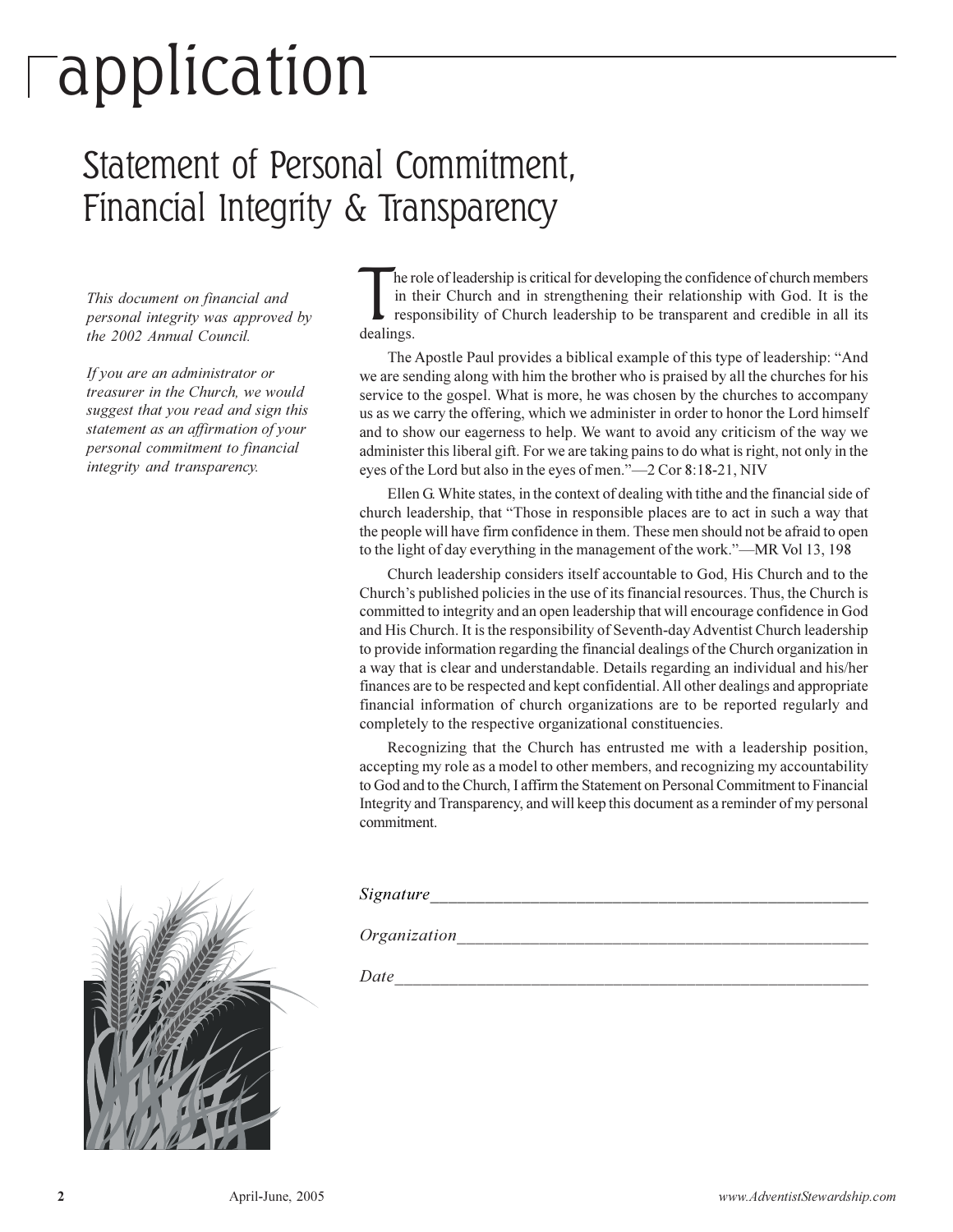# vouth

### Revolution—the Bible for teen guys

ondervan has given us another Bible for youth! This NIV translation is especially geared to teen boys—ages 13-16. It is "a road map for every guy who wants to live a revolutionary, hard-hitting, difference-making life," say the publishers.

The Bible is full of information geared to help a young man think about his life and relationship to God, and it is designed in a way that will appeal to this age level. Following are just some of the key features accompanying the Bible:

- 125 Battlelines interviews share solid insights from everyday, normal teen life about conflict, anger, music, addiction, and more
- 12 full-color tip-ins, share 100 Things Real Men Do, 70 Promises of God and other ideas to help young men revolutionize all aspects of their lives
- Over 200 Now or Never call-outs challenge youth to discover God's truth on a variety of faith-related issues
- 100 Live the Adventure notes show how to change your life and revolutionize your impact on others
- 50 *Match-Ups* capture the conflict between good guys and bad guys of the Bible. Cain vs. Abel, Ahab vs. Elijah, David vs. Saul ... what to value and what to avoid

This and much more! If you are looking for a way to help young teen men gain more from the study of God's word, this is a Bible that will help you do just that.



Zondervan Publishing Grand Rapids, Michigan 2003 US \$22.99

# quotes

Integrity ...

As I grow older I pay less attention to what men say. I just watch what they do.—Andrew Carnegie

Nearly all men can stand adversity, but if you want to test a man's character, give him power.—Abraham Lincoln Never does a man portray his character more vividly than his proclaiming the character of another.—

Winston Churchill

I hope I shall always possess firmness and virtue enough to maintain what I consider the most enviable of all titles, the character of an honest man.—George Washington

Some men change their party for the sake of their principles; others their principles for the sake of their party.— Winston Churchill

When evil men plot, good men must plan. When evil men shout ugly words of hatred, good men must commit themselves to the glories of love.—Martin Luther King, Jr.

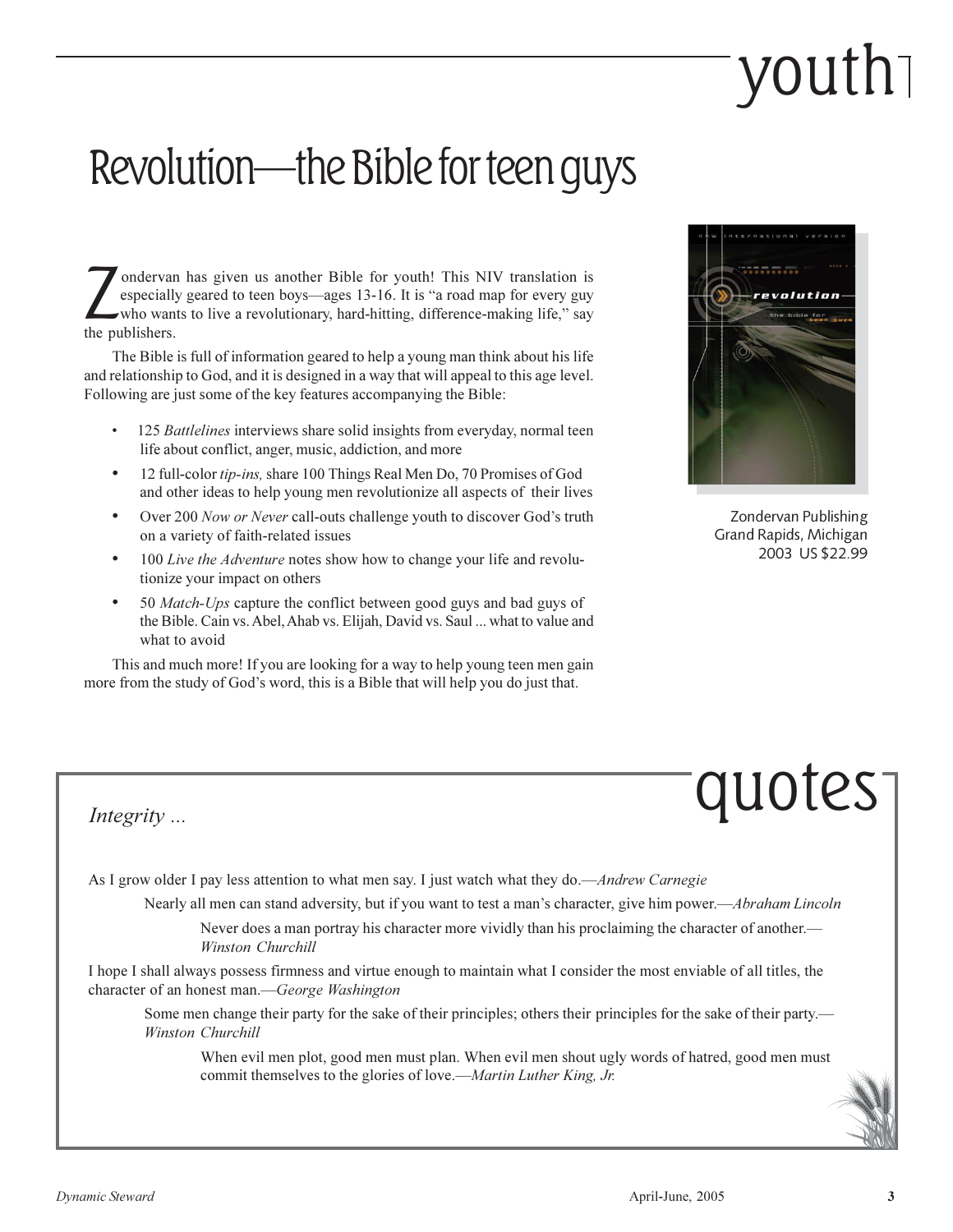# -concept

### People of Integrity

Jean-Luc Lézeau, Acting Director General Conference Stewardship

#### In His eyes

t seems fairly straight forward and simple: be faithful, be a person of integrity. Is this just another item to mark off the long list of what we must do to be a "good" ► Christian, a brother or sister in "good standing"? The problem is we may be in good standing with our brethren, but how are we viewed in the eyes of the Lord? Does He see us as people of integrity?

A young king had just been crowned and he was only seven years old! Some time after his coronation, King Joash decided to repair and restore the Temple of God (2Chr 24:1). This was an excellent initiative, especially in a time when previous kings had forgotten that they were leaders of God's chosen people. But Joash wanted to do what was right in the eyes of the Lord, so he re-established worship in the Temple. But before doing so, he had to repair God's House for it was in an appalling condition after years of neglect.

The king gave direct orders to the people in charge of the Temple: "He summoned the priests and Levites and gave them instructions: 'Go to the towns of Judah and collect the required annual offerings so that we can repair the Temple of our God. Do not delay!"  $(vs. 4)$ 

With urgency, a direct order was given to those who were supposed to take care of this problem. As committed Christians we should all feel responsible for God's business. And His business is urgent! We know that He is coming, that time is short, and if we do not finish our work, the stones will proclaim the message. Unfortunately we are often like the Levites for "the Levites did not act right away" (v.4b).

#### I'd rather not

The delay can be explained quite rationally. Everyone knows that when a new "boss" steps in, he often wants to change the way things have been done before. The priests and Levites had made their own rules and set their own pace of doing things during a time when nobody cared much about what was going on in the Temple. Changing habits is not an easy thing. Before, they did not have much to do, and suddenly they were to go to the cities to collect offerings that people were not ready to give. They would probably have to do some "arm twisting" to get these offerings.

This was bad news and would not be fun at all! We can understand why they did not run to carry out their commission. On top of all of this, it was a child who was ordering them to do something! He was not yet twelve—the age which has been considered to be the age of reason. Let's be candid. Don't we do the same thing when we have to do something we don't like? Drag our feet; move at our own pace? Are we people of integrity when we do this?

#### Courage to change

It took Joash some years before he realized that his order had not been executed. "But by the twenty-third year of King Joash's reign, the priests still had not repaired the Temple"  $(2 K 12:6)$ . We don't know the reason it took him so long to see if his orders had been carried out. But when Joash realized that his plan had not worked, he called the people in charge, reprimanded them, appointed others to oversee the rebuilding, and established a new way to collect the money.

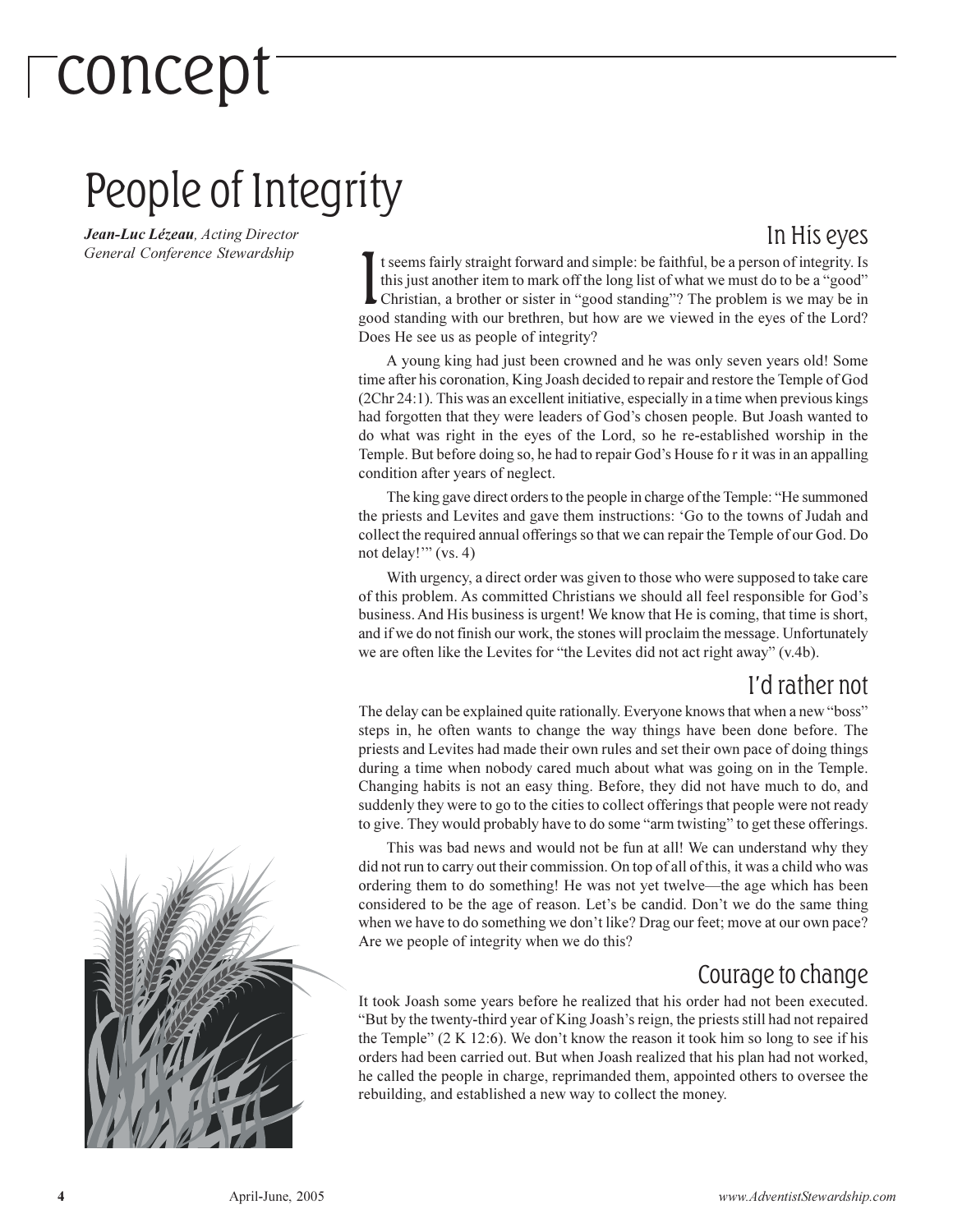# concept ]

When a method does not work, how long do we take to notice that we have no results? Are we ready to change our plans, to change our method? Or are we so attached to what we have been doing for so long that we are afraid to take risks? I fear we may be more ready to change a person who is telling us "it doesn't work," than to change our method. Or when someone has failed, what do we do with him or her? Transfer him to another position, give him another chance, or take action like Joash?

#### God's kind of honesty

Some take their responsibility quite seriously, and the result is that several people are in prison today for embezzling thousands of dollars of church money—sacred money that belonged to God. Some people waver in their daily temptations. Are we faithful according to circumstances or needs? Are we kept honest because of the good work of the auditor or because we are people of integrity?

What is amazing in Joash's story is that "when all the repairs were finished, they brought the remaining money to the king.... No accounting was required from the construction supervisors, because they were *honest* and *faithful* workers" (2Chr 24:14; 2K 12:15). God saw that these were people of integrity; they could be trusted!

"Happy are people of integrity, who follow the law of the Lord. Happy are those who obey his decrees and search for him with all their hearts. They do not compromise with evil, and they walk only in his paths" (Ps  $119:1-3$ , NLT).

### stewardship Window the director's desk...



In cooperation with Erika Puni, Stewardship Director of the South Pacific<br>Division, Elder Jean-Luc Lézeau had a full schedule of meetings in the month of February! On February 11 and 12, Elder Lézeau met with 80 representatives from the 70 churches of the Greater Sydney Conference. A presentation to the North New South Wales Conference Pastors' Retreat followed on February 13 and a two-day Stewardship Advisory and Planning Committee was held on February 14 and 15.

Elder Lézeau finished his visit by presenting stewardship seminars for church elders, members, and conference pastors at the Avondale Memorial and Lismore Churches in North New South Wales.

#### New Stewardship **Book Going to Press!**

 $\mathbf{W}$  are eager to announce the upcoming release of a new stewardship book entitled, The Missing Connection: Where Life Meets Lordship. This colorful volume is based on the Concept articles of Beniamin C. Maxson. former General Conference Stewardship Director. We will feature the work on our website at www.adventiststewardship.com as soon as it is released.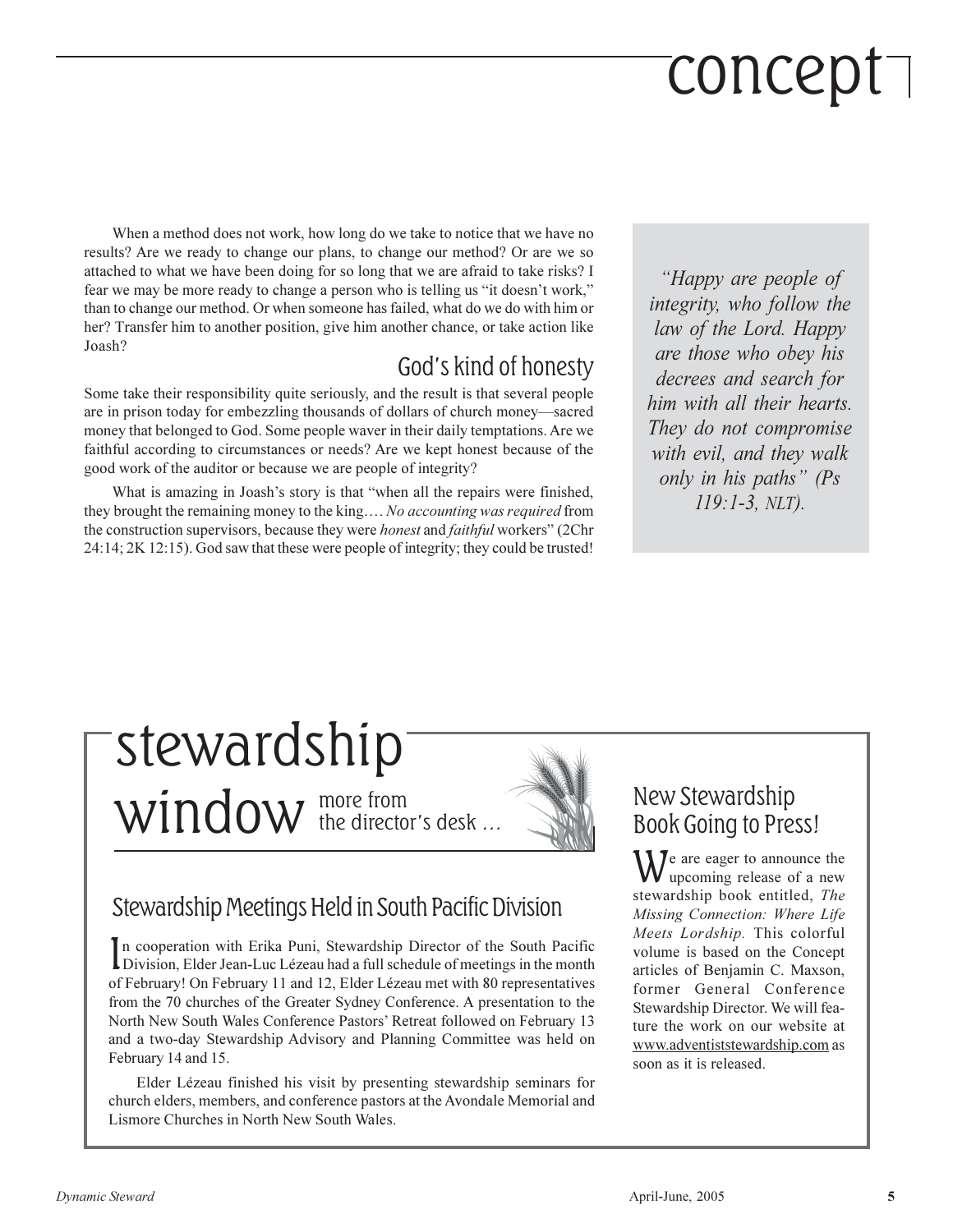## *-sermon*

### Valuing Integrity

#### Jonathan Gallagher

United Nations Liaison and Associate Director of Department of Public Affairs and Religious Liberty General Conference

Never esteem anything as of advantage to thee that shall make thee break thy word or lose thy self-respect. — Marcus Aurelius Antoninus

SCRIPTURE: Matthew 6:1-2,5

ntegrity is a devalued commodity today. As so many incidents have shown, most place value on gaining whatever they can for themselves, at any cost to others. Whether it's the exploitation of company pension funds or insider trading or "creative accounting," such scandals are only the more extreme form of today's work ethic—exploit your position for yourself.

What price, integrity? Whether it's shoplifting or some massive financial scam, today's society places minimum value on concepts of honesty and integrity. Most are quite happy to sell their self-worth for a "mess of pottage." But it all adds up. Shoplifting costs stores \$10 billion annually, exceeded only by employee theft at \$15 billion.

Not to say that business executives are guiltless—profiting from their positions, misusing their privileged information, exploiting their employees.... No wonder it's all in such a mess. For if you cannot trust, there's not much of a basis for a relationship.

And this applies in all sectors of life. If you cannot trust your spouse, what then? If there is no integrity in the marriage relationship, then it is a hollow mockery of what God intended. The whole point of integrity is to be someone who can be trusted and who will act from a position of truth and right. Lose that, and you lose who you are. As Tom Peters has commented, "There is no such thing as a minor lapse of integrity."

#### Loss of self-worth

Think of how the word is used. Like some science fiction television show, when the first officer shouts out "hull integrity compromised." In other words, the ship is breaking up—for the structure cannot stand the stresses any more. Loss of integrity means you fall apart, losing your self-worth.

Or when we say, "this is an integral part of the project." In other words, an essential component. If you are integral to the company's success, you're not likely to be fired! Integrity then is a fundamental, essential part of who we are. Lose integrity, and we find we don't value ourselves much.

Jesus often spoke on value and integrity. Of course, His values were often at odds with those of His contemporaries. Re-read the Beatitudes and you see Jesus turning the values of the world upside-down. He speaks of those who are "blessed," and the list doesn't include the rich and famous by this world's values. In fact He targets the false integrity of those who claimed to be religious: "For I tell you that unless your righteousness surpasses that of the Pharisees and the teachers of the law, you will certainly not enter the kingdom of heaven" (Mt 5:20).

#### Image and perception as supreme

Why? Because theirs was an outside "integrity," one that considered image and perception as supreme. They based their values on how others saw them, rather than on who they truly were. So Jesus says:

"Be careful not to do your 'acts of righteousness' before men, to be seen by them. If you do, you will have no reward from your Father in heaven. So, when you give to the needy, do not announce it with trumpets, as the hypocrites do in the synagogues and on the streets, to be honored by men. I tell you the truth, they have received their reward in full.... And when you pray, do not be like the hypocrites, for they love to pray standing in the synagogues and on the street corners to be seen by men" (Mt  $6:1-2, 5$ ).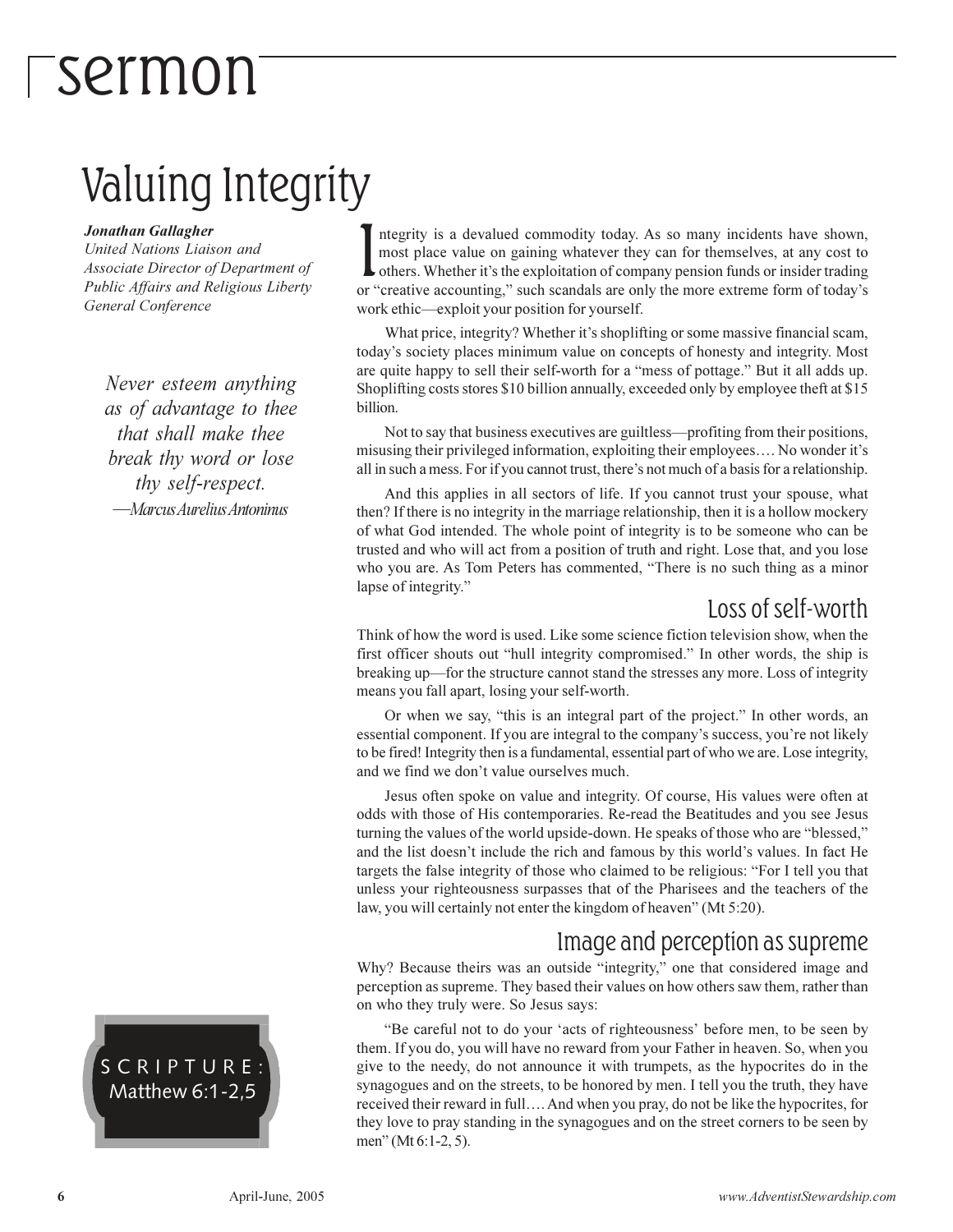# Sermon<sub>1</sub>

#### Inside out

In fact Jesus reserved his strongest condemnation for these integrity-poor integrityclaimers:

"Woe to you, teachers of the law and Pharisees, you hypocrites! You are like whitewashed tombs, which look beautiful on the outside but on the inside are full of dead men's bones and everything unclean. In the same way, on the outside you appear to people as righteous but on the inside you are full of hypocrisy and wickedness" (Mt 23:27, 28).

To some, this may seem strong language! But Jesus was most concerned. Why? Because with such a false view of integrity, He could not help them. Which is why God says He hates pride and arrogance (Pv 8:13); because with such an attitude, He can do nothing to save such people.

Integrity is all about reality and truth. It is about a realistic perspective on yourself, of a true value of your worth. It is about seeing that truth is all-important, and how important it is not to live in self-denial. In the words of a Latin proverb, "Integrity is the noblest possession."

Most of all, integrity recognizes that God's way of truth and right is the only way to live, even if there were no reward, no "pie-in-the-sky-by-and-by." Shakespeare wrote in Hamlet:

> This above all: to thine own self be true, And if must follow, as the night the day, Thou canst not then be false to any man.

#### Refusing personal gain

Being true to yourself means you are in a position to see your great need of God in your life, to want to follow His way, to refuse to compromise principle for some personal gain.

Remember it was Lucifer who was willing to lie, deceive, and bring down the whole universe if he could, just so he could fulfill his ambitious pride. "I, I, I" has always been his motto. Those with God-given integrity will seek to do what is right, and look to the needs of others rather than to pleasing themselves.

Jesus concludes: "I tell you the truth, whatever you did for one of the least of these brothers of mine, you did for me" (Mt 25:40).

Now that's true integrity—looking not for reward or praise, but doing right because it is right, following God's principles written in our hearts.

Those with God-given integrity will seek to do what is right, and look to the needs of others rather than to pleasing themselves.

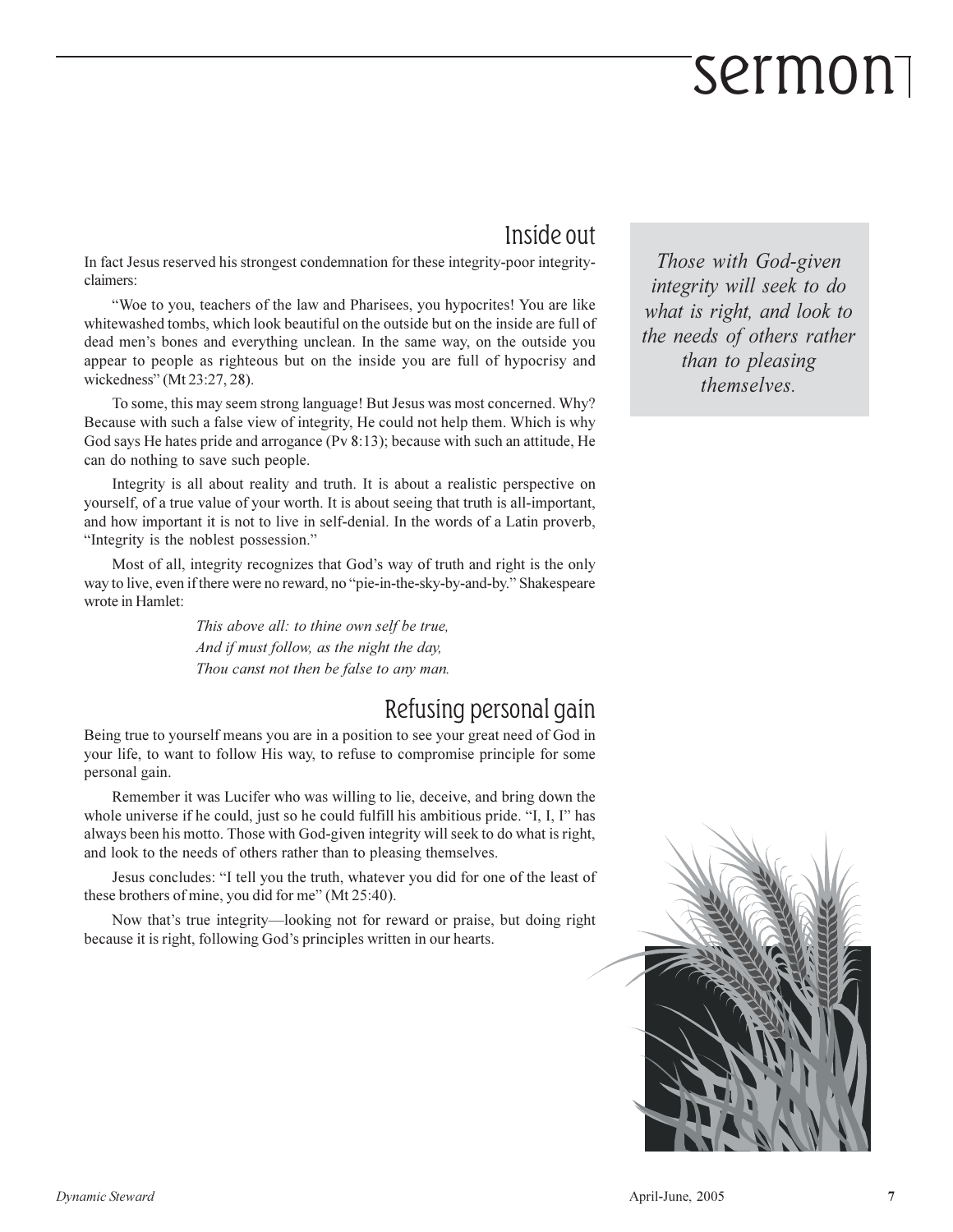## Tsermon

### Renouncing Secret Things: the Quest for Integrity

Lowell C. Cooper, Vice President General Conference Presidential

he apostle Paul seemed to attract controversy wherever he went. When his opponents could not find success in attacking his logic and theology they began to raise questions about his character and qualifications.

Three doubts in particular seemed to circulate about Paul. First, he was not one of the twelve who had been with Jesus; therefore he did not possess the necessary qualifications for such a leadership role among the believers. Second, he was unreliable—having gone to Troas to preach and then suddenly packing up and heading for Macedonia. Third, some expressed doubts about his honesty. He claimed to be collecting money for the poor in Jerusalem but perhaps he himself was using some of the funds.

#### Integrity—a value judgment made by others

So it is not surprising that Paul should address the question of integrity in leadership. The challenging thing about integrity is that one cannot possess it in the same way as one may possess a watch, a car, a new hairstyle or an education. Integrity is a value judgment that others make about a person. The actual judgment may be correct or incorrect. It is assessed by others in spite of what we may actually be like.

In reference to human character, integrity is the perceived alignment of observable behavior with internal controlling purposes which may be temporarily invisible. It is assumed that one's internal purposes are shaped by high moral and ethical values. Unfortunately such assumptions are not always correct. There are times and situations in which we are governed by less than noble motivations. When this occurs in the life of a leader the impact is multiplied.

#### A crooked stick casts a crooked shadow

Progress in society depends on citizens of character, but society itself can do little to create them.... Humanity's deepest motivations, its strongest virtues and blackest vices, lie outside the control of government. Any government! Advances in technology have gone far beyond ethical advances in human nature. The greatest danger confronting society today is from individuals who can employ technology for widespread effects while they reject the moral value structure that necessarily needs to accompany the use of power.

It is entirely possible then for observable behavior to obscure a person's real intentions—at least for the short term. One may pursue a course of action for personal benefit while all the time portraying the action as necessary and right for the organization he/she serves. However, over the course of time controlling purposes will become evident despite our attempts to mask them. The old proverb was right: "A crooked stick casts a crooked shadow."

Understanding the relation between behavior and internal purpose is vital. The truth of human nature is that we act from the inside out. Behavior grows out of purpose and not vice-versa. When a lady screams and jumps at seeing a mouse, she does so because she is a fraid. Escaping danger becomes her controlling purpose. She does not become afraid because she screamed and jumped. When she is no longer afraid of mice, she will no longer jump and scream at the sight of one. Consequently when talking about integrity one must address a person's controlling ideas.

SCRIPTURE: 2 Corinthians 4:1-2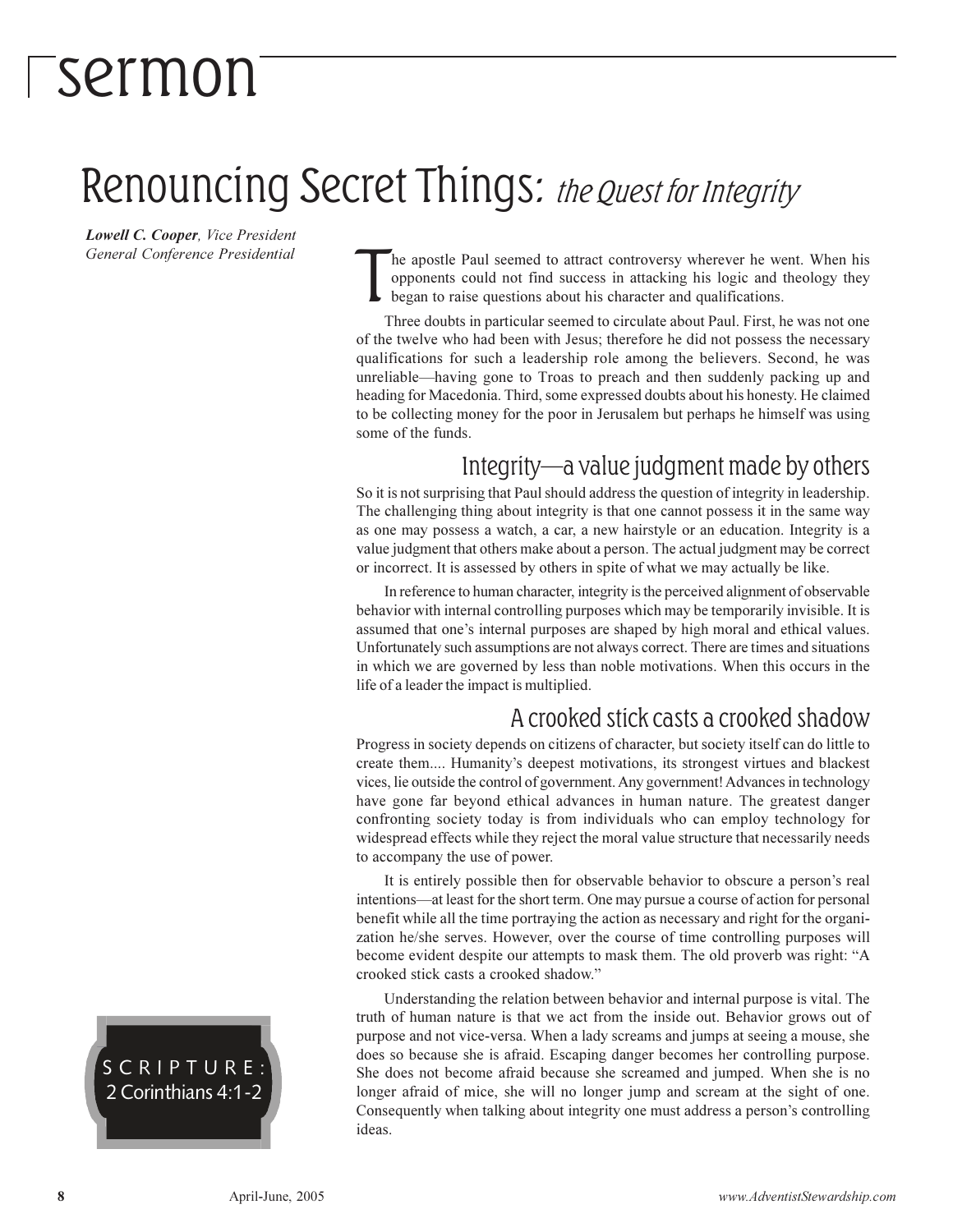# sermon

#### "We try to live in such a way"

Internal controlling purposes are not always self-centered or shameful. One can have the best of intentions and yet be misjudged as one who lacks integrity. Apparently this was the situation in which the Apostle Paul found himself. People, for whatever reason, did not always attach good interpretations to his actions. Therefore Paul writes about the alignment of his actions with his motivations.

For Paul the complexities of ethical and moral decision-making were governed by the overwhelming awareness that he was called by God. Through God's mercy he had been given a work to do. This conviction became his central reference point. "We try to live in such a way that no one will ever be offended or kept back from finding the Lord by the way we act, so that no one can find fault with us and blame it on the Lord" $(2Cor 6:3)$ .

Paul realized that a spiritual leader needs to demonstrate congruence in his values, words, and actions. Paul sees himself as a steward of a most important message—the life-changing power of the gospel. As a leader and steward he asserts that when a Christian jealously guards his secret life with God, his public life will take care of itself.

#### Characteristics of a person of integrity

So let us consider behaviors that, over the course of time, contribute to the assessment that one is a person of integrity.

Choosing a primary reference value for ethical and moral decisions. "Let the  $\mathbf 1$  seeking man reach a place where life and lips join to say continually, 'Be thou exalted,' and a thousand minor problems will be solved at once. His Christian life ceases to be the complicated thing it had been before and becomes the very essence of simplicity" (A. W. Tozer, The Pursuit of God).

Z Keeping commitments. One of the most common reasons that people give when<br>describing why someone is not a person of integrity is that "he doesn't keep his word." Keeping promises, even oral ones, is a critical element that enables society to function. Imagine what life would be like if no one could be trusted. Jesus gave important cautions about making promises (see Matthew 5:33-37). Basically He is saying that we should not promise more than we can and intend to perform. How easy it is to say to someone having a problem, "I'll be praying for you." But do we really mean it and intend to do so? Integrity diminishes when people perceive that we don't really mean what we promise.

3 Practicing openness, honesty and transparency. In building relationships with 3 people, words are like windows—they permit others to see into our innermost being. Leaders are seen to have integrity when they communicate with objectivity and fairness about their own actions or those of others. Admitting mistakes, acknowledging that one does not have all the answers, sharing the bad news along with the good contributes to a sense of integrity.

A Building healthy relationships. Practices that build good interpersonal relationships also build a perception of integrity. People of integrity affirm the value of others and care deeply about their well-being. The simple act of listening indicates respect for others, their views and personhood.

Demonstrating principle-based convictions in moments of crisis. Psalm 15  $\boldsymbol{\mathcal{J}}$  describes the kind of person who can stand in the presence of God. One of the One of the most common reasons that people give when describing why someone is not a person of integrity is that "he doesn't keep his word."

characteristics is that he "swears to his own hurt and does not change" (Ps 15:4) NKJV). Moments of crisis do not develop character, they only reveal it. The person who is able to subject emotions to objectivity and reason, even under adverse pressure, displays an important element of integrity.

Despite its importance in private and public life, integrity seems to be in short supply. Entire professions are associated with the preservation of personal power or the accumulation of personal wealth at the expense of the public welfare. Obviously there are people of integrity in every profession and a few unscrupulous individuals can spoil the reputation of an entire group. There is nothing to fear about an oversupply of integrity. Even the best of people will admit that the quest for integrity is lifelong. One can never be. seen as having too much.

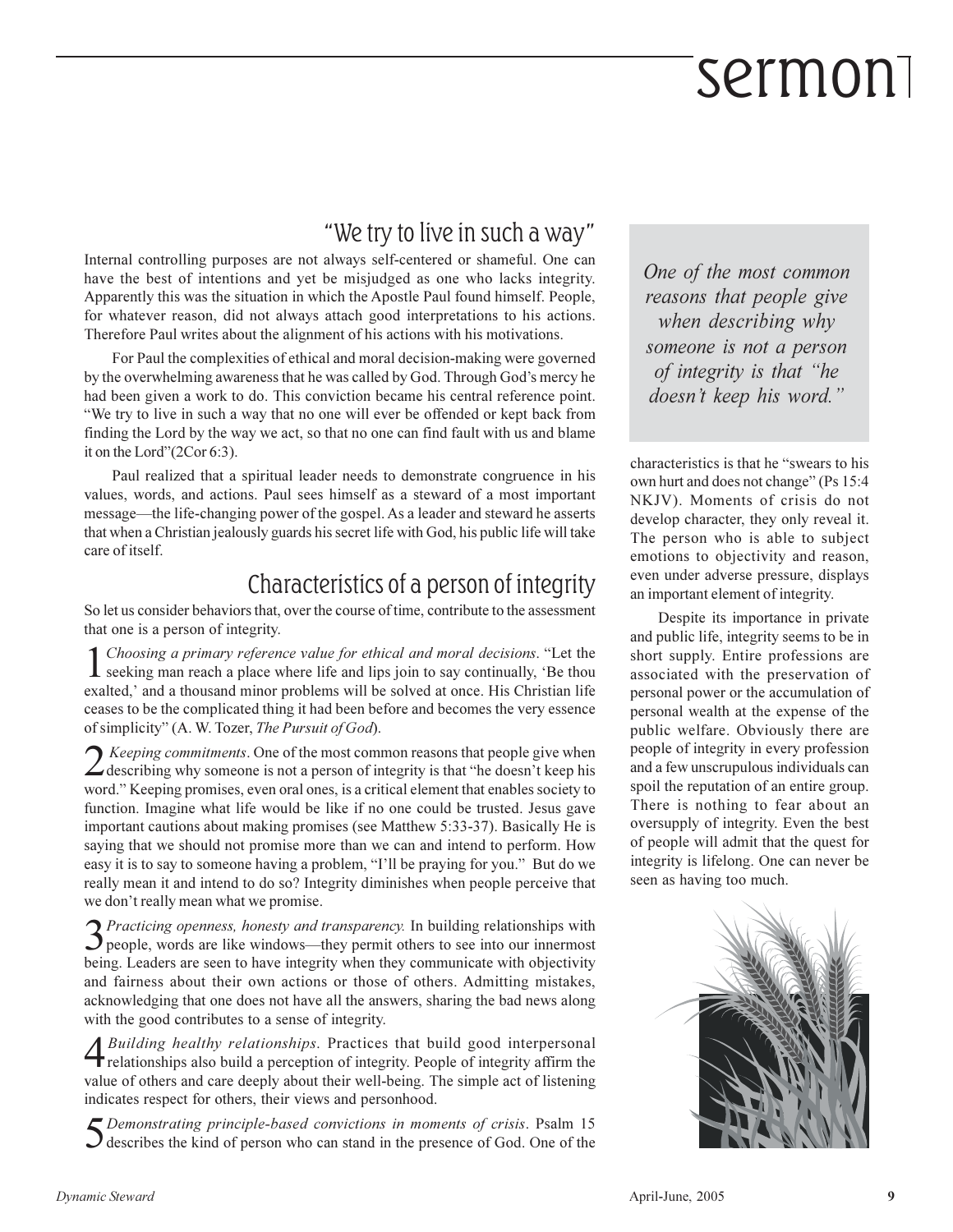# <sup>-</sup>sermon

### The Essence of Unity: Personal Integrity

Julia Norcott, Assistant Editor Ministry Magazine General Conference

This article appeared as an editorial in the October 2001 issue of Ministry Magazine. Reprinted with permission.

A person of integrity

hen giving his retirement speech, the prophet Samuel asked God's people if he had ever oppressed, cheated, stolen from, or even subtly taken a bribe from anyone. "If I have done any of these things," he declared, "then I will make it right." The people answered: "You have not taken anything from anyone's hand" (1S 12:1-4).

How rare Samuel's example is today! Even Christians may say one thing, but live something else. The biblical virtue of integrity points to a consistency between what is inside and what is outside, between belief and behavior, words and ways, attitudes and actions, values and practice. "We must have moral backbone, an integrity that cannot be flattered, bribed, or terrified" (Testimonies, vol. 5, p. 297).

#### Leadership characteristics most desired

Authors of Credibility: How Leaders Gain and Lose It, Why People Demand It, James Kouzes and Barry Posner, share a survey which reveals the characteristics most desired in a leader—honesty and integrity (p.14). As Christians, we are fortunate to know that God Himself is our guide when it comes to true integrity.

We cannot manipulate, bribe, or bargain with God because He will never compromise His perfect righteousness. External circumstances or conditions do not govern His love and goodness. His promises are worthy of our trust and commitment, and we can count on Him to do what He says He will do. "He who is the glory of Israel does not lie or change his mind; for he is not a man, that he should change his mind" (1S 15:29).

#### The foundation and secret of unity

It is this true integrity modeled by God that forms the basis of confidence and is the secret of unity. Unity requires integrity because true harmony does not depend on total agreement over opinions, but rather on honesty, integrity, and sincerity (Taylor G. Bunch, "Integrity," Ministry Magazine, July 1959, p. 23).

Certainly there will be different ideas among genuine believers, for we all have differing opinions and are faulty at best. Peter and Paul, as well as Paul and Barnabas, had strong differences of opinion; but their differences did not damage their unity. Unity does not require the absence of individuality. What it does require is trust and respect.

While the Old Testament presents Samuel's evident virtue as an example of Christian character, the New Testament fills out the meaning even more. Integrity does not imply perfection. When we are connected to Christ, He gives us the mantle of His perfection; we tune in to Him and radiate integrity. Paul resonates with this kind of integrity in his instruction to Timothy. He tells Timothy to be diligent in following God's teachings: "Give yourself wholly to them [the ones to whom you minister]"  $(1 \text{ Tm } 4:15)$ .

#### "No death, no emergency"

How about a modern example of integrity? A soldier in the armed services was on furlough and wanted an extension. Unlike other individuals who would filibuster and exaggerate to receive what they wanted, this man wired his commander and said, "No death. No emergency. Request extension of furlough. I'm having a wonderful

SCRIPTURE: I Samuel 12:1-4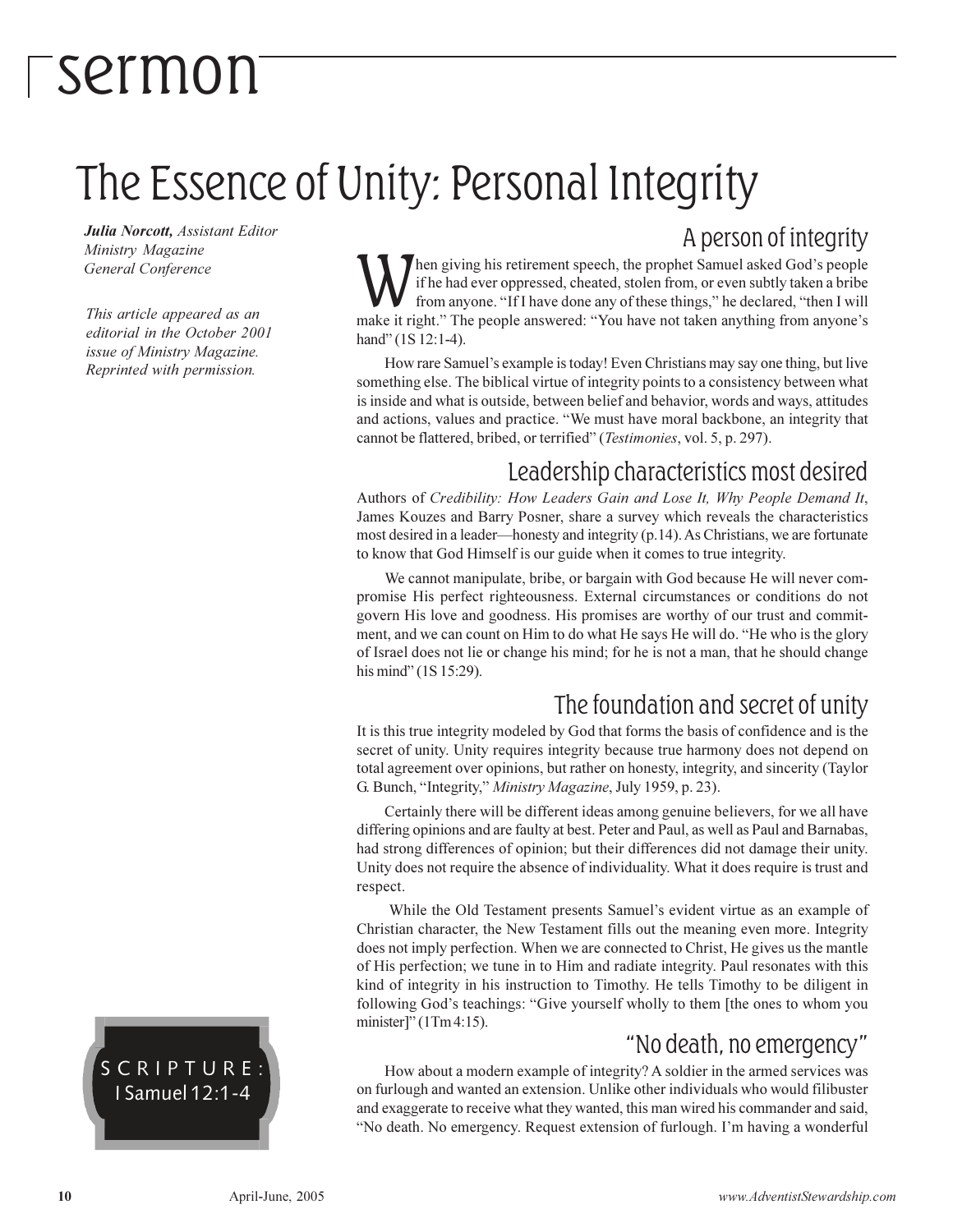# sermon

A soldier in the armed services was on furlough and wanted an extension. Unlike other individuals who would filibuster and exaggerate to receive what they wanted, this man wired his commander and said, "No death. No emergency. Request extension of furlough. I'm having a wonderful time."

time." The commander was confounded because he had never received a request like this before—one without an alibi or excuse.

The soldier simply told the truth: he was enjoying his furlough; he was having a good time, and wanted an extension. The commander wired back. "Rewarded for honesty. Extension of five days on present furlough granted" (R. R. Bietz, "A Life of Integrity," Ministry Magazine, June 1968, p. 48).

#### Leadership-a stewardship of honor

Samuel, who led Israel from the era of the judges through the beginning of the period of the kings, presents the challenge of personal integrity to every leader. Leadership for Samuel was a stewardship, a responsibility, an honor. He did not demonstrate integrity because it was his intention to demonstrate integrity; he was not honest because his intention was to be known as honest. Samuel was not living to build a reputation. His purpose in life was to honor God and serve His people. Thus, the evidence of his higher calling was undeniable to those about him (*Commentary on* Samuel, The Leadership Bible, Zondervan, 1998, p. 319).

Samuel's personal integrity permeated every area of his life. His commitment to God guided the way he regarded his possessions, his business dealings, and his treatment of those weaker than he was. The prophet held himself accountable to the people he led. Therefore, he was able to unabashedly open himself up to the scrutiny of everyone with whom he had dealings.

#### Written upon the conscience

Ralph Waldo Emerson once said, "Nothing is at last sacred except the integrity of your own mind." People in the secular world yearn for the security of having people around them who can be trusted. How much more powerful is the potential of such demonstrations of integrity among Christians? Applying this profound concept within the context of the Spirit of God, one of His servants has made this observation: "Let it be written upon the conscience as with a pen of iron upon the rock, that real success, whether for this life or for the life to come, can be secured only by faithful adherence to the eternal principles of right" (Testimonies, vol. 7, p. 164).

No matter what our particular leadership responsibility is, let us challenge ourselves to hold to the spirit of the standard of Samuel's integrity. Let our personal commitment to a life of integrity in Christ be evident to those around us every day.

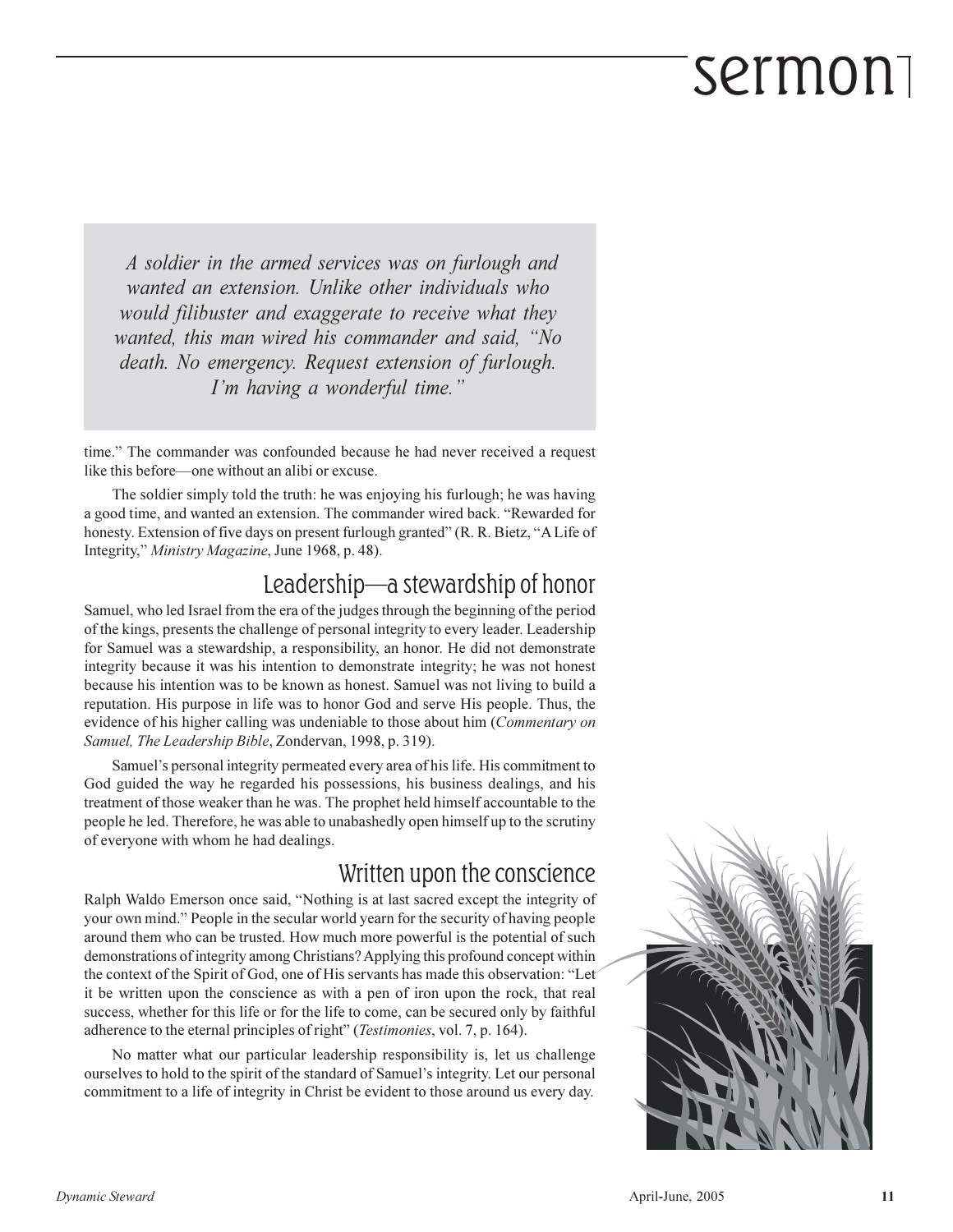# -sermon

### Financial Integrity and Christian Witness

**Michael Barrick, Managing Director** of Education & Communication **Wall Watchers** 

Contact Michael Barrick at mbarrick@wallwatchers.org. © Wall Watchers, 2005.

Introduction erhaps, more than any other sin, financial fraud by church leaders has done more to discredit the Church—and hence the Gospel—than any other sin. Believers' faith is shaken and non-Christians see such scandals as evidence that the messages delivered from behind the pulpit, even that of Christ crucified and risen for each person's sins, are at best, suspect, and at worst, another scam to pad someone's pockets.

As a result, the church's first order of business is to ensure that safeguards are in place to prevent financial impropriety on the part of church leaders at all levels and also of any member who has access to or is responsible for church finances.

#### Prevalence of financial impropriety

In the course of our work at Wall Watchers, we have received countless allegations of financial misconduct by church leaders. While, thankfully, not all allegations are found to be true, there are untold numbers of churches where suspicions of financial misconduct are well-founded.

This is a concern because it is incumbent upon church leaders to model the characteristics of Jesus if the Gospel is to be considered authentic by a culture increasingly skeptical of the claims of Christians. His followers should model a lifestyle that is consistent with Jesus' example, especially in matters that are as fundamental and visible as money and sacrificial living.

#### Establish safequards early

Clearly, accountability is required. [See list of Safeguards]. As we see in the life of David (2S 11), we must not wait for a crisis to occur to establish accountability. A church should have structures and relationships that assure mutual accountability. Countless examples from Scripture and from our own lives remind us of our infinite ability to deceive ourselves and one another; accountability is a safeguard against such temptation.

#### Resolve conflicts biblically

Jesus taught his followers the method for confrontation, repentance, and discipline within the church (Mt 18:15-17a). Arguably, exposing wrongdoing can, at least in the short-term, cause harm to the reputation of not only that church or congregation, but the overall Church. However, such disclosure is part of the repentance process and will help restore the administrator/pastor/church leader to his previous standing and demonstrate a willingness to immediately acknowledge and admit misdeeds.

Church members, too, have an obligation to report suspected wrongdoing (Eph 5:11). While this might be unpleasant, and certainly should be done prayerfully, judiciously, and confidentially, Scripture does place a burden on the church member to be discerning (Pv 1:5); a good steward (1Cor 4:2); and, a generous and cheerful giver (2Cor 9:7).

To be generous and cheerful givers, church members must have confidence that the church's disclosures regarding financial practices, spending habits, governance and compensation, and other key practices are complete, thorough, timely, and transparent.

SCRIPTURE: Philippians 2:3-4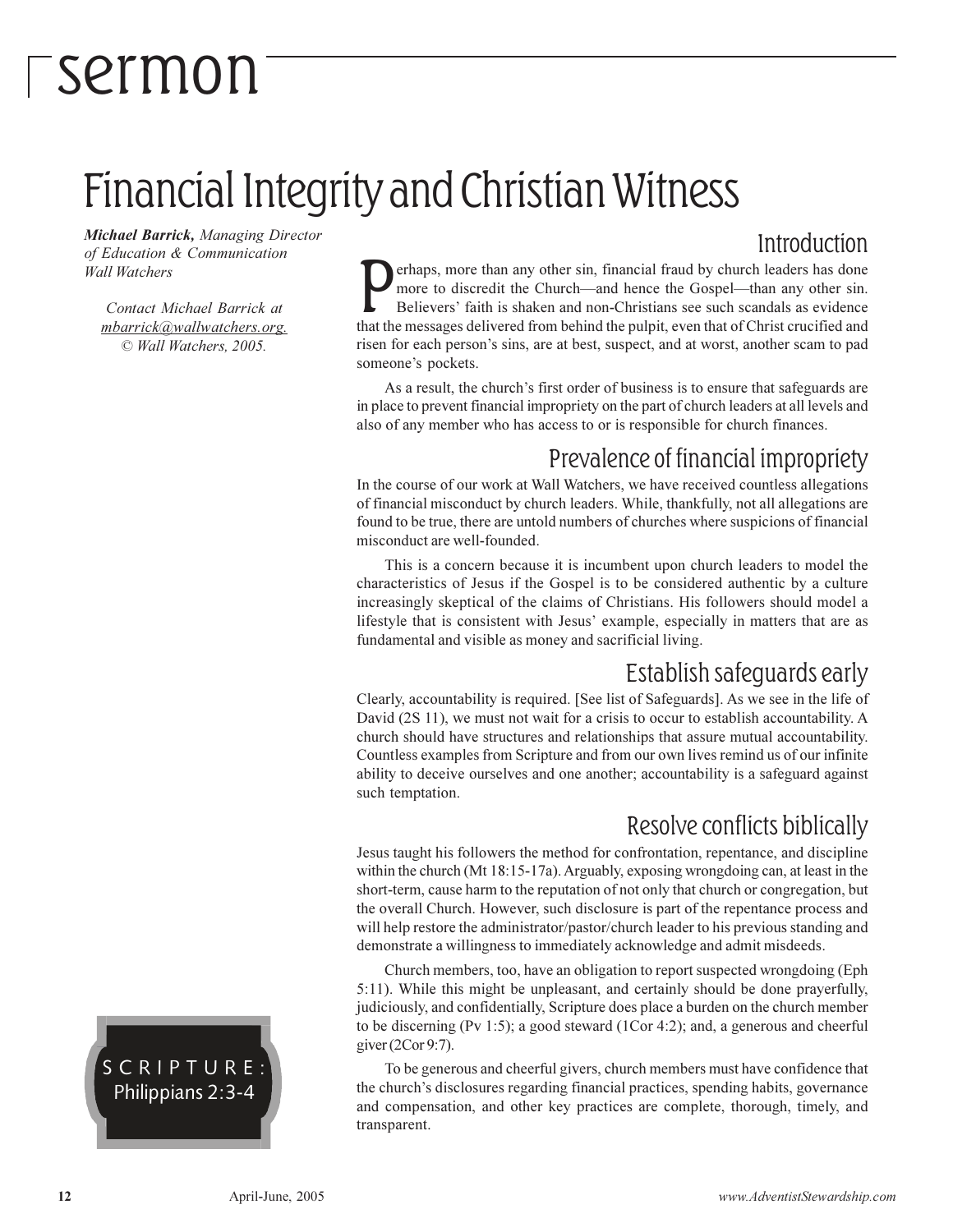# sermon

#### Safeguards

There are steps church leadership can take to ensure that all leaders exhibit the sacrificial nature and servant's heart modeled by Jesus. Safeguards would include:

• Adopt a robust financial reporting framework that complies with all relevant Generally Accepted Accounting Principles.

• Embrace a "best business practice" paradigm, including composing boards and audit committees that are independent of officers and managers.

• Prepare and study financial reports, showing actual expenses and budgetary provision to date, monthly.

• Keep controlling boards and committees informed by providing them with monthly financial statements.

• Provide controlling boards and committees with an annual report of all employees' remuneration and expenses.

• Retain a firm of independent accountants to audit the organization's annual financial statements.

• Document the organization's internal control components and perform periodic monitoring to ensure all processes are operating as intended.

• Develop procedures manuals and codes of ethical behavior and appropriate business practices and communicate these manuals and codes to employees and volunteers regularly.

• Create a work environment where employees have a clear understanding of what is right and wrong, and feel free to discuss and ask questions about ethical issues and to report instances of real or perceived unethical behavior.

• Avoid personal use of denominational assets, and never commingle personal funds with denominational funds.

• Shun financial, investment, and tax scams and terminate and prosecute employees who commit fraud.

-Eugene A. Korff, Assistant Director General Conference Auditing Service

#### Conclusion

It is not possible to overstate the damage done to the cause of Christ as a result of financial scandals involving church leaders. Because of this, it is crucial that the Church of Christ model integrity, efficiency, and transparency:

"He whose walk is blameless and who does what is righteous, who speaks the truth from his heart and has no slander on his tongue, who does his neighbor no wrong and casts no slur on his fellowman, who despises a vile man but honors those who fear the Lord, who keeps his oath even when it hurts, who lends his money without usury and does not accept a bribe against the innocent; he who does these things will never be shaken" (Ps 15:2-5).

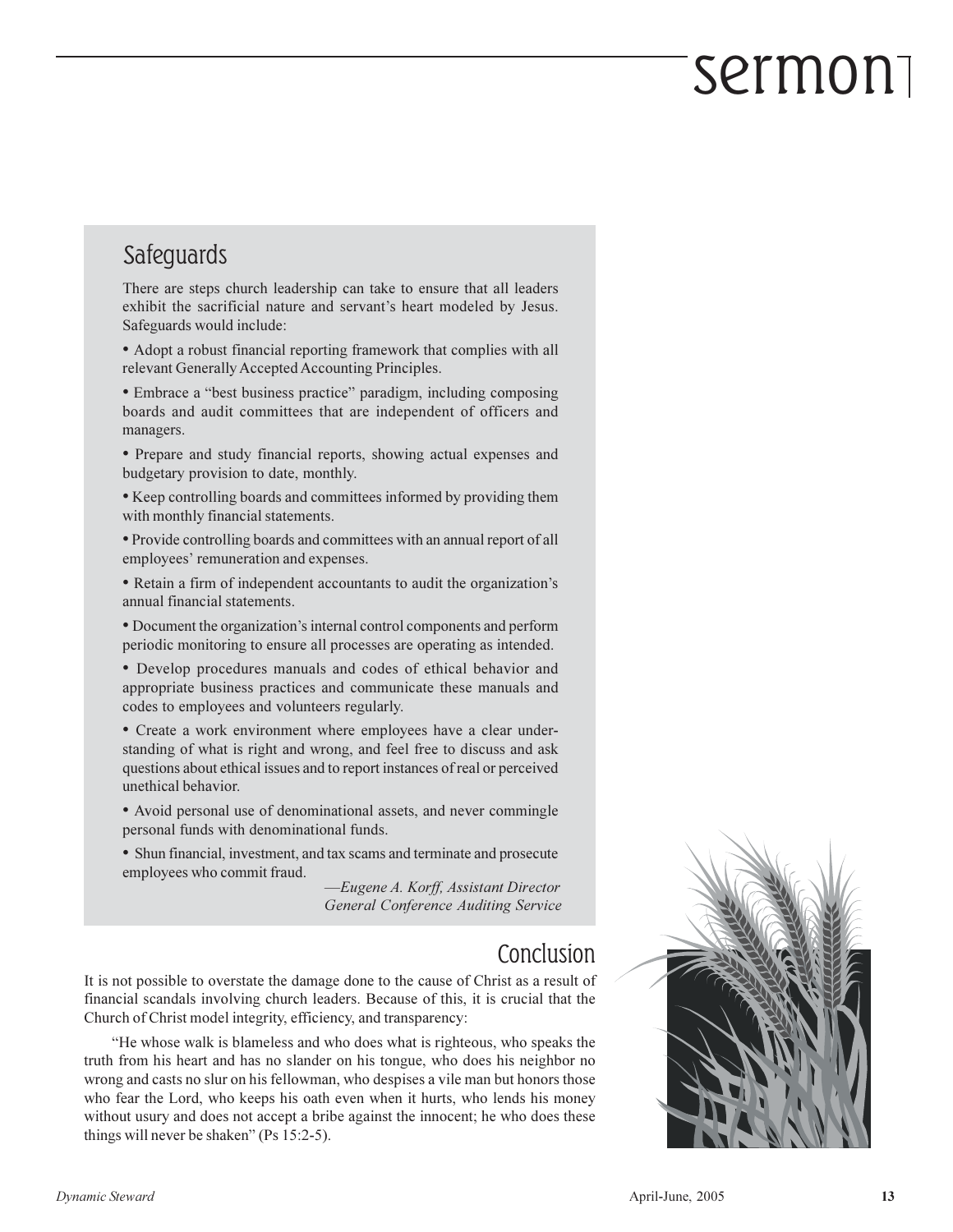# $\Gamma$ book reviews

### Working the Angles

Reviewed by Claire L. Eva, Assistant Director General Conference Stewardship Department

That are the three angles? Prayer, Scripture and spiritual direction. These shape pastoral integrity, says author Eugene H. Peterson. If these three key spiritual disciplines are first in the pastor's life and work—then preaching, teaching and administration will fall in place.

But Peterson's call to return to basics is anything but simplistic. He has a way of bringing the best of Spirit-filled scholarly study and personal meaning together. His insights as to the real meaning of the three angles is what stirs mind and heart. He says, "Prayer is not something we think up to get God's attention or enlist His favor. Prayer is answering speech. The first word is God's word.... We do make prayer into a verbal idol" (p. 47).

Other works authored by Peterson are Five Smooth Stones, Under the Unpredictable Plant: An Exploration in Vocational Holiness and The Message Bible. If you have not added this author to your library of reading, you are missing a real spiritual feast.



by Eugene H. Peterson William B. Eerdmans Publishing Grand Rapids, Michigan 1993 US \$16.00

#### Men of Character: One Minute Bible 90 Refreshing Readings on Honor and Integrity



by Lawrence Kimbrough Broadman & Holman Publisher Nashville, Tennessee 2003 US \$14.99

awrence Kimbrough has compiled a fine work in Men of Character: One Minute LBible, 90 Refreshing Readings on Honor and Integrity. This new revision of the 1999 work begins with the lives and struggles of biblical personalities like Noah, and moves through both Testaments, ending with John, the disciple.

Each two-page spread is what it claims to be—about a minute in length, although the reader will take more than a moment to ponder the Spirit-inspired writings found throughout the book. Kimbrough has gathered many of the best Christian authors, from C. S. Lewis and Charles Spurgeon to Charles Swindoll and Henry Blackaby just a sprinkling of the many contributors.

A sample reading, perhaps, will best illustrate the compiler's thoughtful organization. "Jacob—Hanging Tough" begins with a selection of Scripture from Genesis 32. The first page of the reading also gives an overview of the biblical character and the life experience focused upon. The second page, always entitled, "Look at it this Way," shares an excerpt from the featured author. The reading ends with a personal application.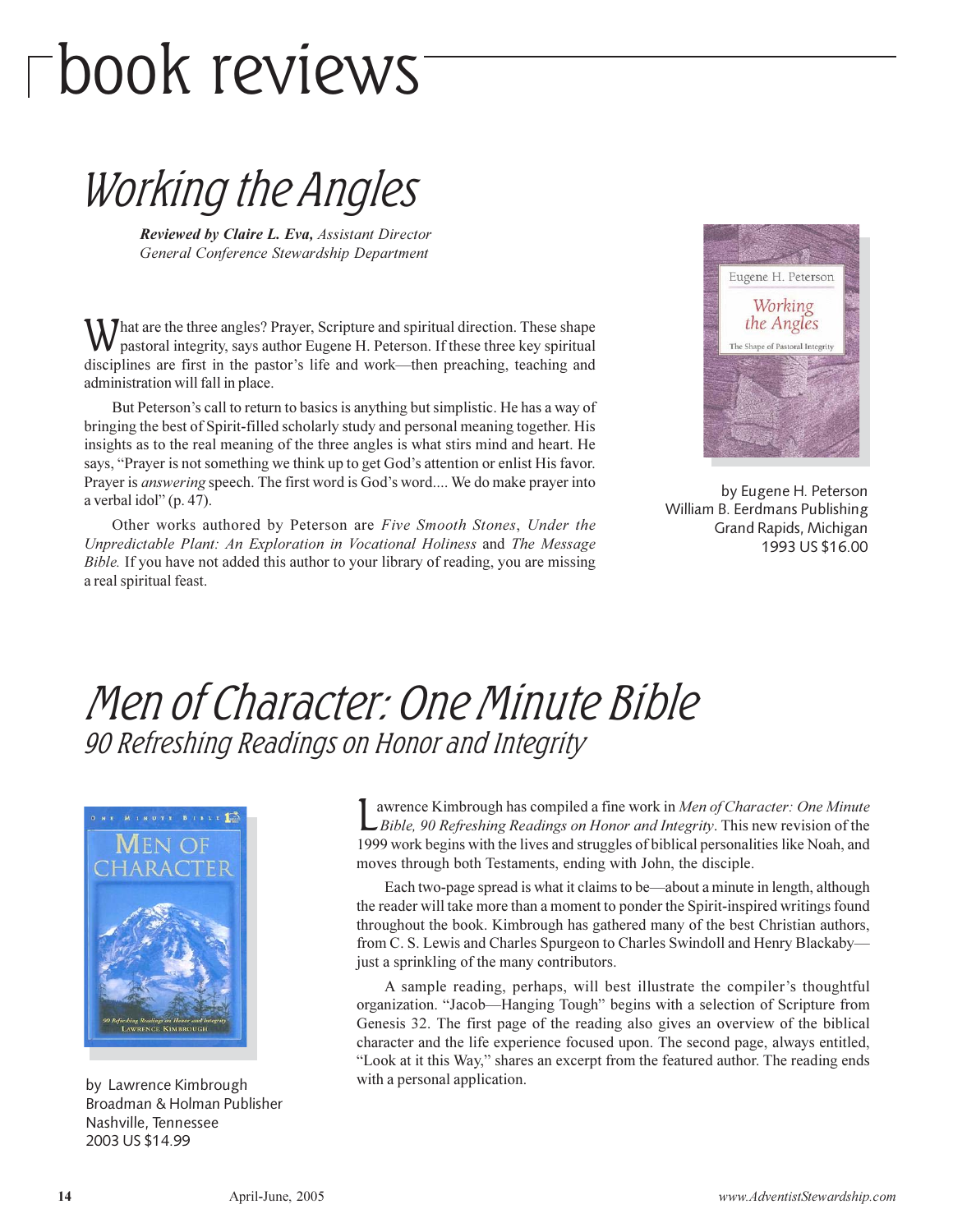# book reviews

The Power of Integrity

Reviewed by Jean-Luc Lézeau, Acting Director General Conference Stewardship Department

ntegrity. What a challenge! John McArthur reminds us that as Christians we should first be people of integrity with our truth. This can only happen as we are involved in a life of meditating, studying, following, defending, living, and proclaiming the Word. He goes further in saying that to be people of integrity is to be in pursuit of godliness. Many are claiming to be engaged in that quest.

Unfortunately, the opposite of integrity—which is hypocrisy—is present in our midst. McArthur gives some response to this condition in later chapters when he deals with the antidote to hypocrisy and practical holiness.

The author uses some biblical characters like Daniel and Paul to illustrate examples of integrity. He could have used many more, like Joseph, who is first mentioned in the Bible as a man of principle and integrity. Good reading, a little heavy, but that is because it goes to the root of the matter.



by John F. MacArthur Crossway Books Wheaton, Illinois 1997 US \$12.99

### Stewardship of Life Making the Most of All that You Have and ... Are



by Kirk Nowery Spire Resources, Inc. Camarillo, California 2003 US \$17.00

This volume is a breath of fresh air in the stewardship world. Its premise: Stewardship is not equated with money alone. I know many Christian writers have paid "lip service" to the fact that stewardship is much broader that money. They may even have mentioned time, talent, and temple, but having said that, the real focus of their work was money.

Nowery breaches that limited focus by saying stewardship is really a lifestyle, and he discusses the management of areas in our life that are quite "eye opening." Have you ever heard about the stewardship of vision, influence, commitment, opportunity, and resources? The most surprising topic may be the stewardship of you! But more important than anything else, Stewardship of Life reminds us that stewardship is all about love, devotion, diligence, and faithfulness.

Kirk Nowery pastored one of the nation's largest congregations in Miami, Florida, and co-authored The 33 Laws of Stewardship. An excellent reading if you want to "make the most of all that you have and all that you are."